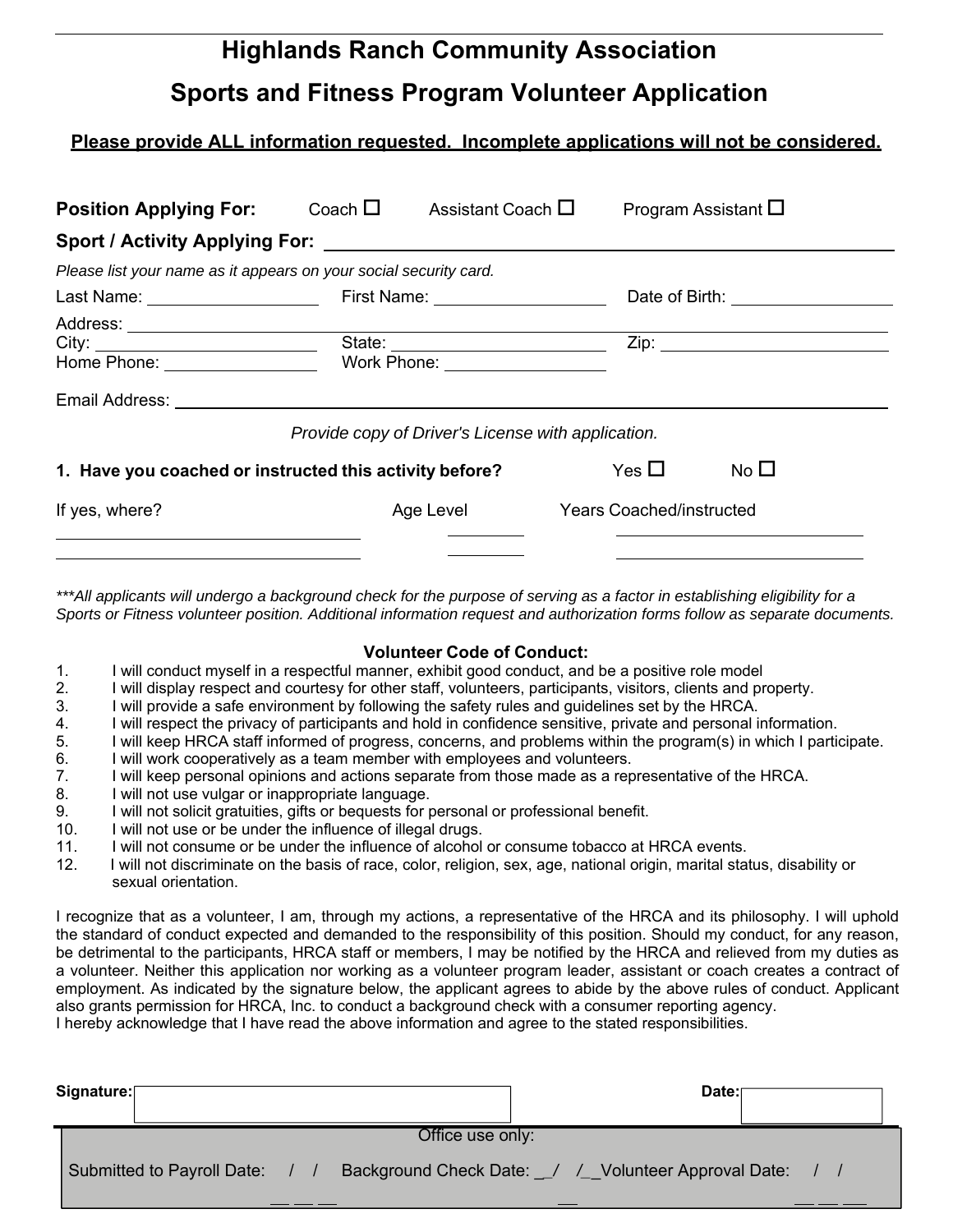| <b>RESIDENCE FORM</b>                                                            |  |  |  |  |  |
|----------------------------------------------------------------------------------|--|--|--|--|--|
| PLEASE INCLUDE ALL INFORMATION FOR THE PAST 7 YEARS:                             |  |  |  |  |  |
|                                                                                  |  |  |  |  |  |
| OTHER NAMES USED WITHIN LAST 7 YEARS AND DATE OF CHANGE: _______________________ |  |  |  |  |  |
|                                                                                  |  |  |  |  |  |
|                                                                                  |  |  |  |  |  |
|                                                                                  |  |  |  |  |  |
|                                                                                  |  |  |  |  |  |
|                                                                                  |  |  |  |  |  |
|                                                                                  |  |  |  |  |  |
|                                                                                  |  |  |  |  |  |
|                                                                                  |  |  |  |  |  |
|                                                                                  |  |  |  |  |  |
| ● PREVIOUS ADDRESS:                                                              |  |  |  |  |  |
|                                                                                  |  |  |  |  |  |
|                                                                                  |  |  |  |  |  |
|                                                                                  |  |  |  |  |  |
|                                                                                  |  |  |  |  |  |
|                                                                                  |  |  |  |  |  |
|                                                                                  |  |  |  |  |  |
|                                                                                  |  |  |  |  |  |
|                                                                                  |  |  |  |  |  |
|                                                                                  |  |  |  |  |  |
| Revised 6/19                                                                     |  |  |  |  |  |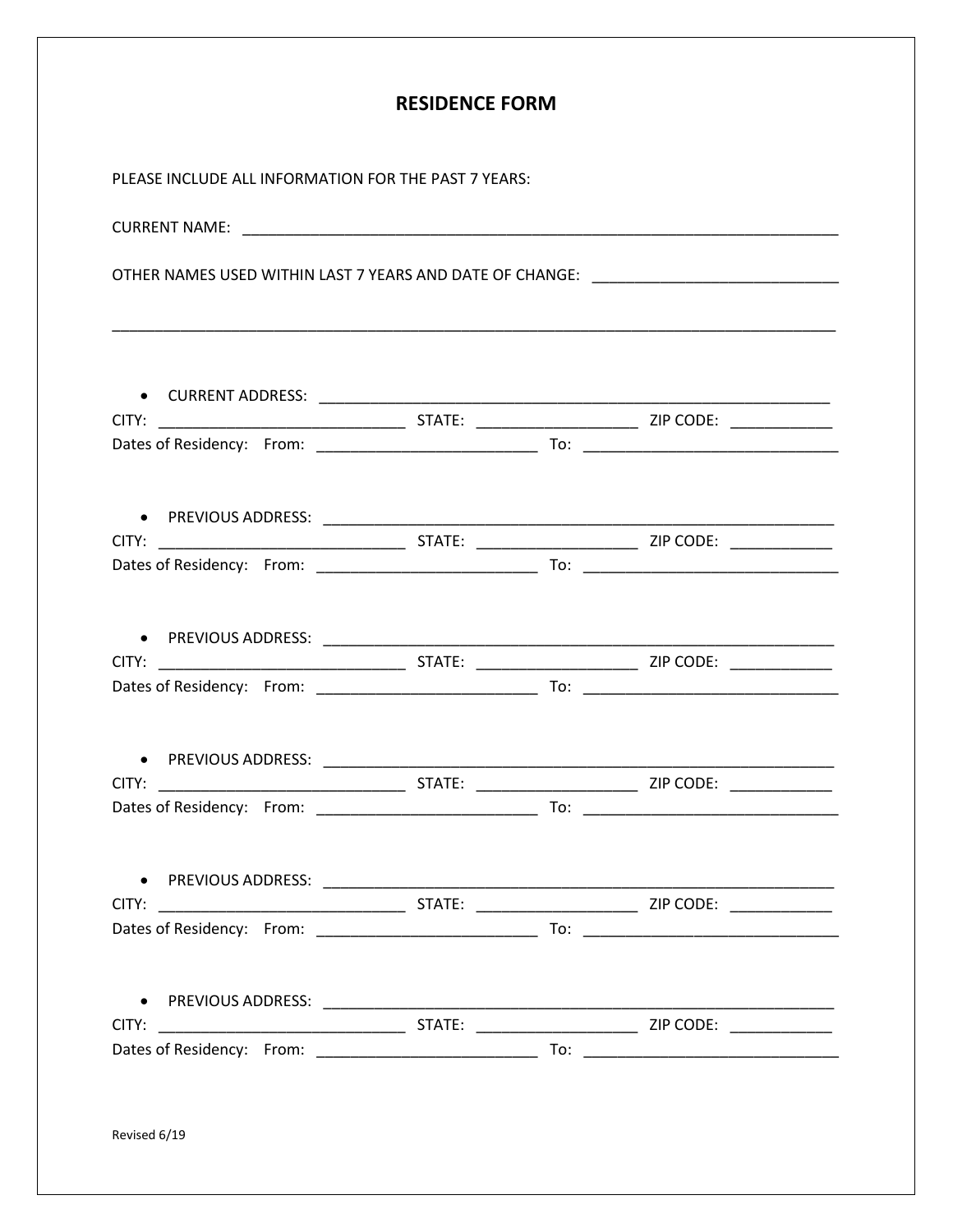## **FAIR CREDIT REPORTING ACT DISCLOSURE AND AUTHORIZATION DISCLOSURE**

As an applicant for a Volunteer position with the HIGHLANDS RANCH COMMUNITY ASSOCIATION, INC., (HRCA), and/or because you are a Contractor seeking to provide services to HRCA members on HRCA property, you are a consumer with rights under the Fair Credit Reporting Act. When any of the following circumstances exist, HRCA may choose to obtain and use information contained in either a consumer report or an investigative consumer report from a consumer reporting agency about you: (1) when considering your application for a Volunteer position or to provide you authorization to offer services on HRCA property (2) when making a decision whether to offer you a Volunteer position or allow you to use HRCA property to offer your services to members, (3) when deciding whether to continue your position as a Volunteer (having already been approved) or (4) when making other Volunteer-related decisions directly affecting you.

Our *consumer reporting agency* is Background Information Services, Inc. at 1800 30<sup>th</sup> Street, Suite 204, Boulder, Colorado 80301, 303 442-3960, which, for monetary fees, dues, or on a cooperative nonprofit basis, regularly assembles or evaluates consumer credit information or other information on consumers for the purpose of furnishing consumer reports to others, such as HRCA.

A *consumer report* means any written, oral, or other communication of any information by a consumer reporting agency bearing on your credit worthiness, credit standing, credit capacity, character, general reputation, personal characteristics, or mode of living which is used, or expected to be used, or collected, in whole or in part, for the purpose of serving as a factor in establishing your eligibility for employment purposes.

An *investigative consumer report* means a consumer report or portion thereof in which information on your character, general reputation, personal characteristics, or mode of living is obtained through personal interviews with your neighbors, friends, associates, or others with whom you are acquainted or who may have knowledge concerning any such items of information.

In the event an investigative consumer report is prepared, you may request, in writing and within a reasonable time, additional disclosures regarding the nature and scope of the investigation requested as well as a written summary of your rights under the Fair Credit Reporting Act.

#### **AUTHORIZATION**

By signing below, I hereby voluntarily authorize HRCA, to obtain either a consumer report or an investigative consumer report from a consumer reporting agency and to consider this information when making decisions regarding my request to provide services to HRCA. I understand that I have rights under the Fair Credit Reporting Act, including the rights discussed above. **NOTWITHSTANDING ANYTHING CONTAINED HEREIN TO THE CONTRARY, GIVEN THE POSITION FOR WHICH THE VOLUNTEER AND/OR CONTRACTOR HAS APPLIED, THE INFORMATION TO BE OBTAIN BY HRCA PURSUANT TO THIS AUTHORIZATION SHALL BE LIMITED TO THE FOLLOWING: (1) A COLORADO CRIMINAL BACKGROUND CHECK AND A CRIMINAL BACKGROUND CHECK FOR EACH STATE IN WHICH THE APPLICANT HAS RESIDED DURING THE PREVIOUS SEVEN YEARS; AND (2) A NATIONAL CRIMINAL DATABASE SEARCH WHICH SHALL INCLUDE, AMONG OTHER THINGS, THE NATIONAL SEX OFFENDER REGISTRY AND THE OFFICE OF FOREIGN ASSET CONTROL.**

| Signature                     | Date          |
|-------------------------------|---------------|
| <b>Printed Name</b>           |               |
| <b>Social Security Number</b> | Date of Birth |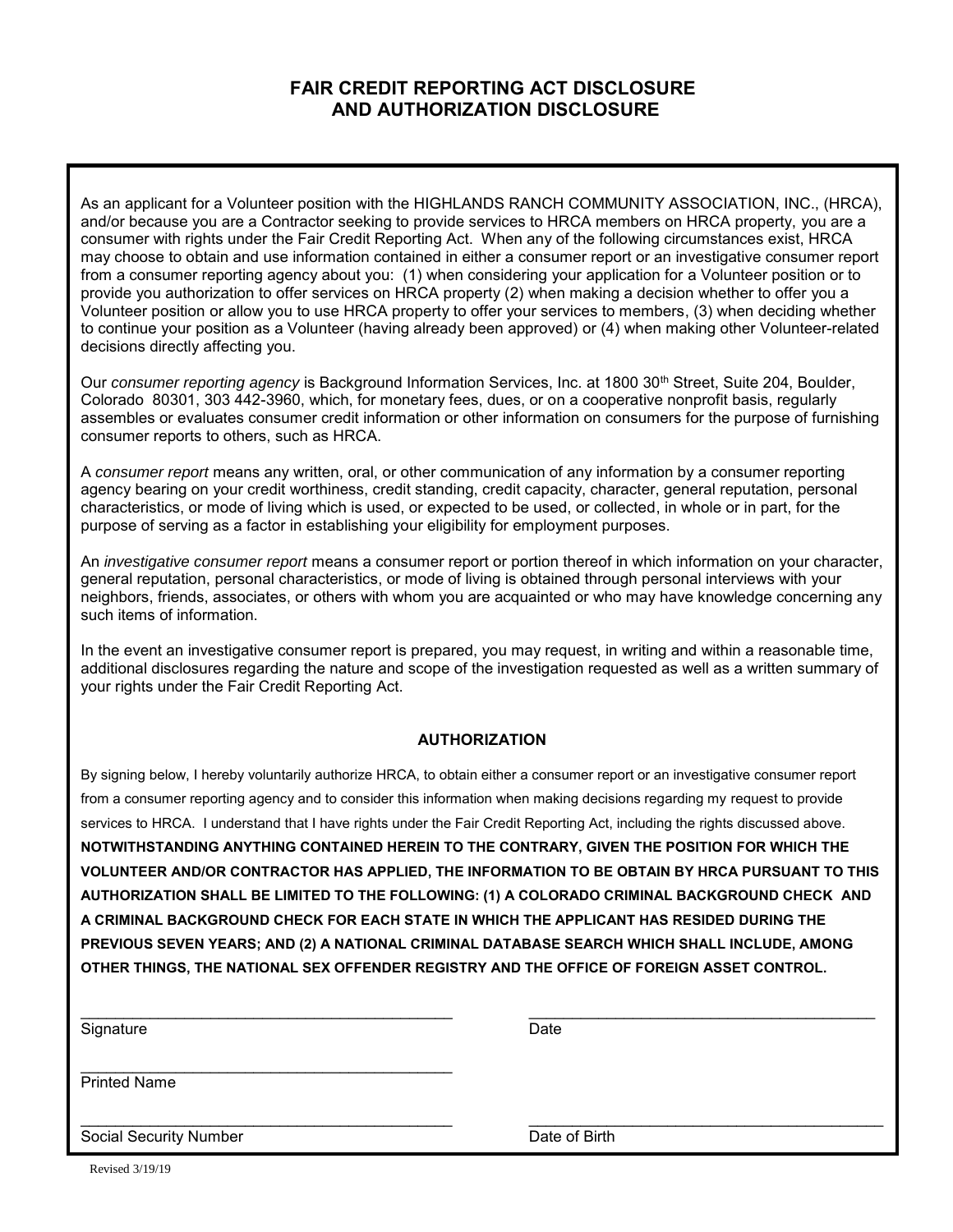Para información en español, visite www.consumerfinance.gov/learnmore o escribe a la Consumer Financial Protection Bureau, 1700 G Street N.W., Washington, DC 20552.

# A Summary of Your Rights Under the Fair Credit Reporting Act

The federal Fair Credit Reporting Act (FCRA) promotes the accuracy, fairness, and privacy of information in the files of consumer reporting agencies. There are many types of consumer reporting agencies, including credit bureaus and specialty agencies (such as agencies that sell information about check writing histories, medical records, and rental history records). Here is a summary of your major rights under FCRA. For more information, including information about additional rights, go to www.consumerfinance.gov/learnmore or write to: Consumer Financial Protection Bureau, 1700 G Street N.W., Washington, DC 20552.

- You must be told if information in your file has been used against you. Anyone who uses a credit report or another type of consumer report to deny your application for credit, insurance, or employment – or to take another adverse action against you – must tell you, and must give you the name, address, and phone number of the agency that provided the information.
- You have the right to know what is in your file. You may request and obtain all the  $\bullet$ information about you in the files of a consumer reporting agency (your "file disclosure"). You will be required to provide proper identification, which may include your Social Security number. In many cases, the disclosure will be free. You are entitled to a free file disclosure if:
	- o a person has taken adverse action against you because of information in your credit report;
	- o vou are the victim of identity theft and place a fraud alert in your file;
	- $\circ$  vour file contains inaccurate information as a result of fraud;
	- o you are on public assistance;
	- o you are unemployed but expect to apply for employment within 60 days.

In addition, all consumers are entitled to one free disclosure every 12 months upon request from each nationwide credit bureau and from nationwide specialty consumer reporting agencies. See www.consumerfinance.gov/learnmore for additional information.

- You have the right to ask for a credit score. Credit scores are numerical summaries of  $\bullet$ your credit-worthiness based on information from credit bureaus. You may request a credit score from consumer reporting agencies that create scores or distribute scores used in residential real property loans, but you will have to pay for it. In some mortgage transactions, you will receive credit score information for free from the mortgage lender.
- You have the right to dispute incomplete or inaccurate information. If you identify  $\bullet$ information in your file that is incomplete or inaccurate, and report it to the consumer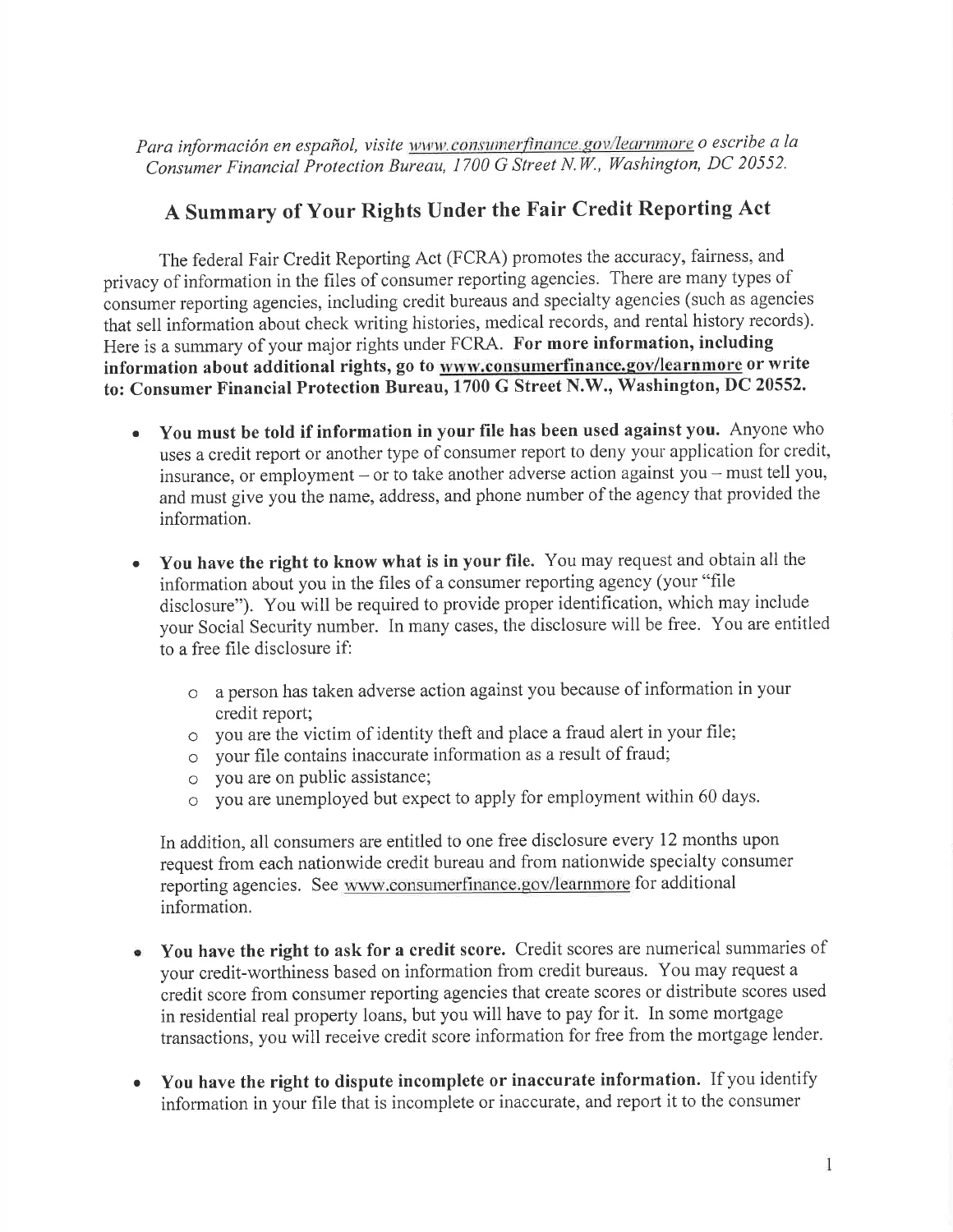reporting agency, the agency must investigate unless your dispute is frivolous. See www.consumerfinance.gov/learnmore for an explanation of dispute procedures.

- Consumer reporting agencies must correct or delete inaccurate, incomplete, or unverifiable information. Inaccurate, incomplete, or unverifiable information must be removed or corrected, usually within 30 days. However, a consumer reporting agency may continue to report information it has verified as accurate.
- Consumer reporting agencies may not report outdated negative information. In most cases, a consumer reporting agency may not report negative information that is more than seven years old, or bankruptcies that are more than 10 years old.
- Access to your file is limited. A consumer reporting agency may provide information about you only to people with a valid need – usually to consider an application with a creditor, insurer, employer, landlord, or other business. The FCRA specifies those with a valid need for access.
- You must give your consent for reports to be provided to employers. A consumer reporting agency may not give out information about you to your employer, or a potential employer, without your written consent given to the employer. Written consent generally is not required in the trucking industry. For more information, go to www.consumerfinance.gov/learnmore.
- You may limit "prescreened" offers of credit and insurance you get based on  $\bullet$ information in your credit report. Unsolicited "prescreened" offers for credit and insurance must include a toll-free phone number you can call if you choose to remove your name and address form the lists these offers are based on. You may opt out with the nationwide credit bureaus at 1-888-5-OPTOUT (1-888-567-8688).
- The following FCRA right applies with respect to nationwide consumer reporting agencies:

CONSUMERS HAVE THE RIGHT TO OBTAIN A SECURITY FREEZE

You have a right to place a "security freeze" on your credit report, which will prohibit a consumer reporting agency from releasing information in your credit report without your express authorization. The security freeze is designed to prevent credit, loans, and services from being approved in your name without your consent. However, you should be aware that using a security freeze to take control over who gets access to the personal and financial information in your credit report may delay, interfere with, or prohibit the timely approval of any subsequent request or application you make regarding a new loan, credit, mortgage, or any other account involving the extension of credit.

As an alternative to a security freeze, you have the right to place an initial or extended fraud alert on your credit file at no cost. An initial fraud alert is a 1-year alert that is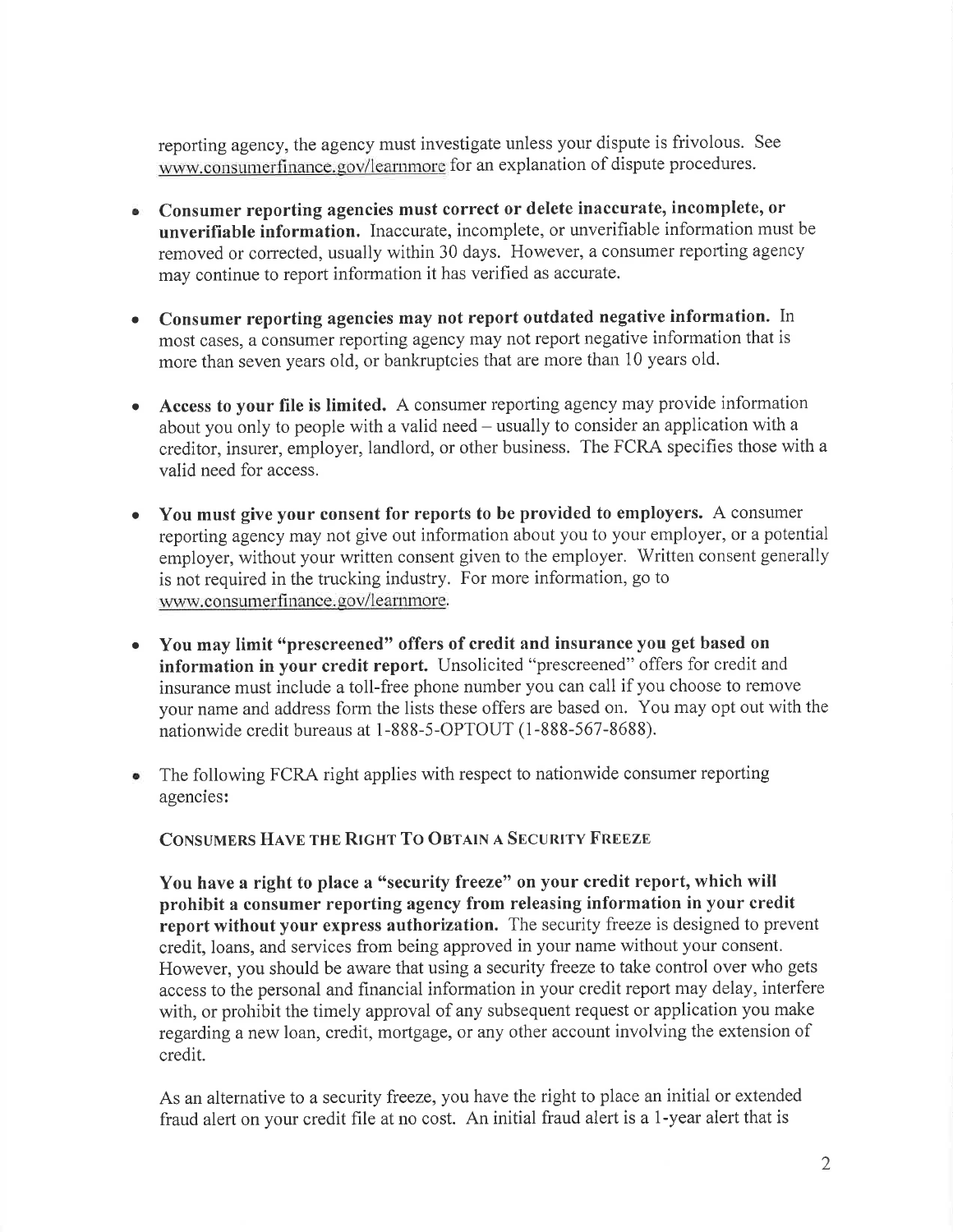placed on a consumer's credit file. Upon seeing a fraud alert display on a consumer's credit file, a business is required to take steps to verify the consumer's identity before extending new credit. If you are a victim of identity theft, you are entitled to an extended fraud alert, which is a fraud alert lasting 7 years.

A security freeze does not apply to a person or entity, or its affiliates, or collection agencies acting on behalf of the person or entity, with which you have an existing account that requests information in your credit report for the purposes of reviewing or collecting the account. Reviewing the account includes activities related to account maintenance, monitoring, credit line increases, and account upgrades and enhancements.

- You may seek damages from violators. If a consumer reporting agency, or, in some  $\bullet$ cases, a user of consumer reports or a furnisher of information to a consumer reporting agency violates the FCRA, you may be able to sue in state or federal court.
- Identity theft victims and active duty military personnel have additional rights. For  $\bullet$ more information, visit www.consumerfinance.gov/learnmore.

States may enforce the FCRA, and many states have their own consumer reporting laws. In some cases, you may have more rights under state law. For more information, contact your state or local consumer protection agency or your state Attorney General. For information about your federal rights, contact: